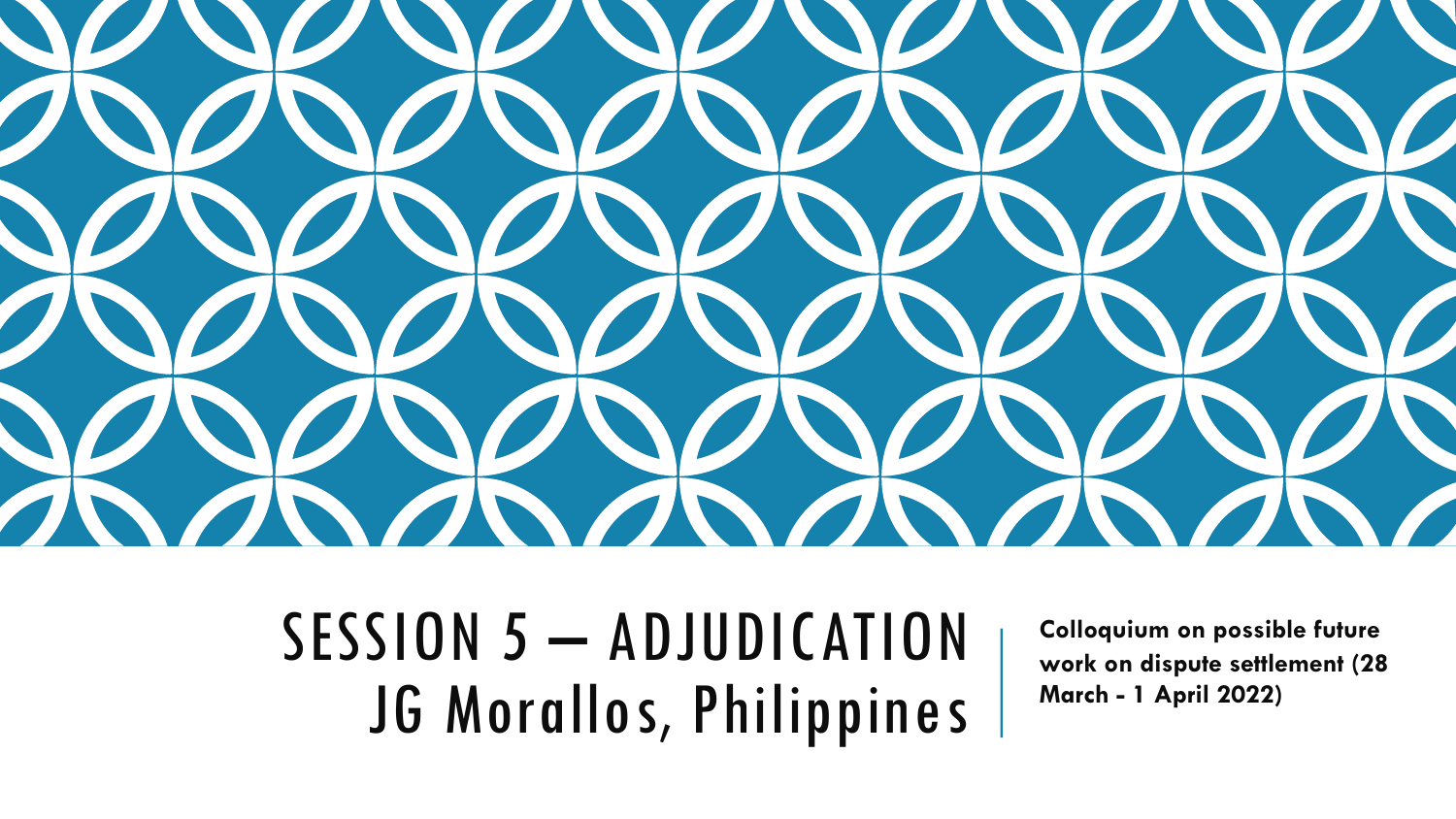## Philippines shares *WGII.WP.225* work on adjudication

Philippines shares with the UNCITRAL Working Group II's work on adjudication *(A/CN.9/WG.II/WP.225)*, vis-a-vis its national experience, policy and economic background, in the hope of finding a way forward on work on adjudication.

Thus, that **Adjudication** would be:

(a) an <u>efficient</u> means to solve disputes in long-term contracts, and (b) a means to ensure provisional enforcement of decisions. *(A/CN.9/934, para. 161)*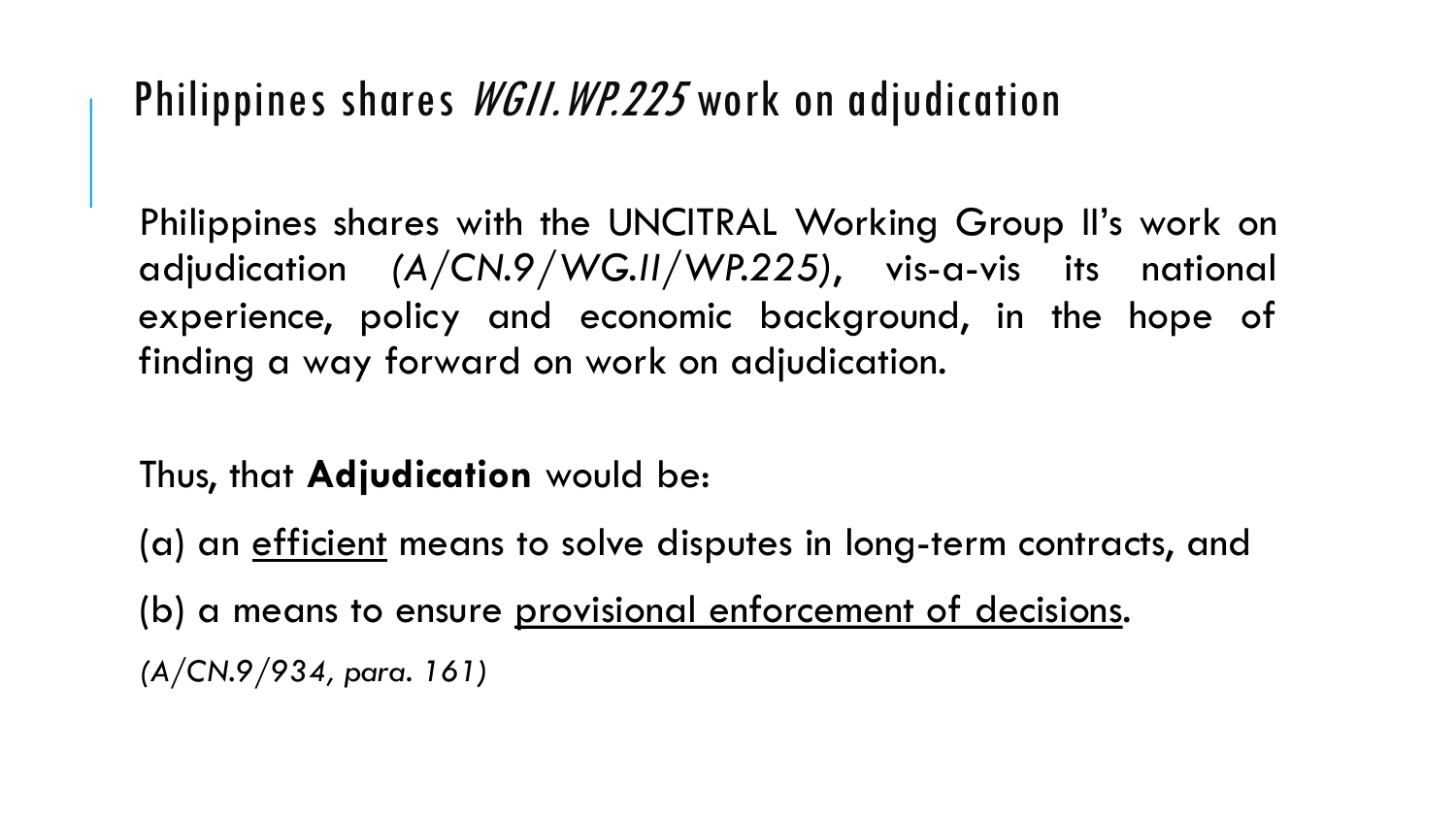In this context, "efficient" would be both:

*a) expeditious*, in terms of being conducted in real time and is timebound; and

- *b) effective*, in terms of that the Adjudicator is:
	- 1<sup>st</sup>, an expert on the subject of a dispute;

2<sup>nd</sup>, it is constituted at onset of the execution of a project or implementation of a contract; and

3<sup>rd</sup>, it ought not be constrained by strict requirements of procedural due process as its work is *investigative*.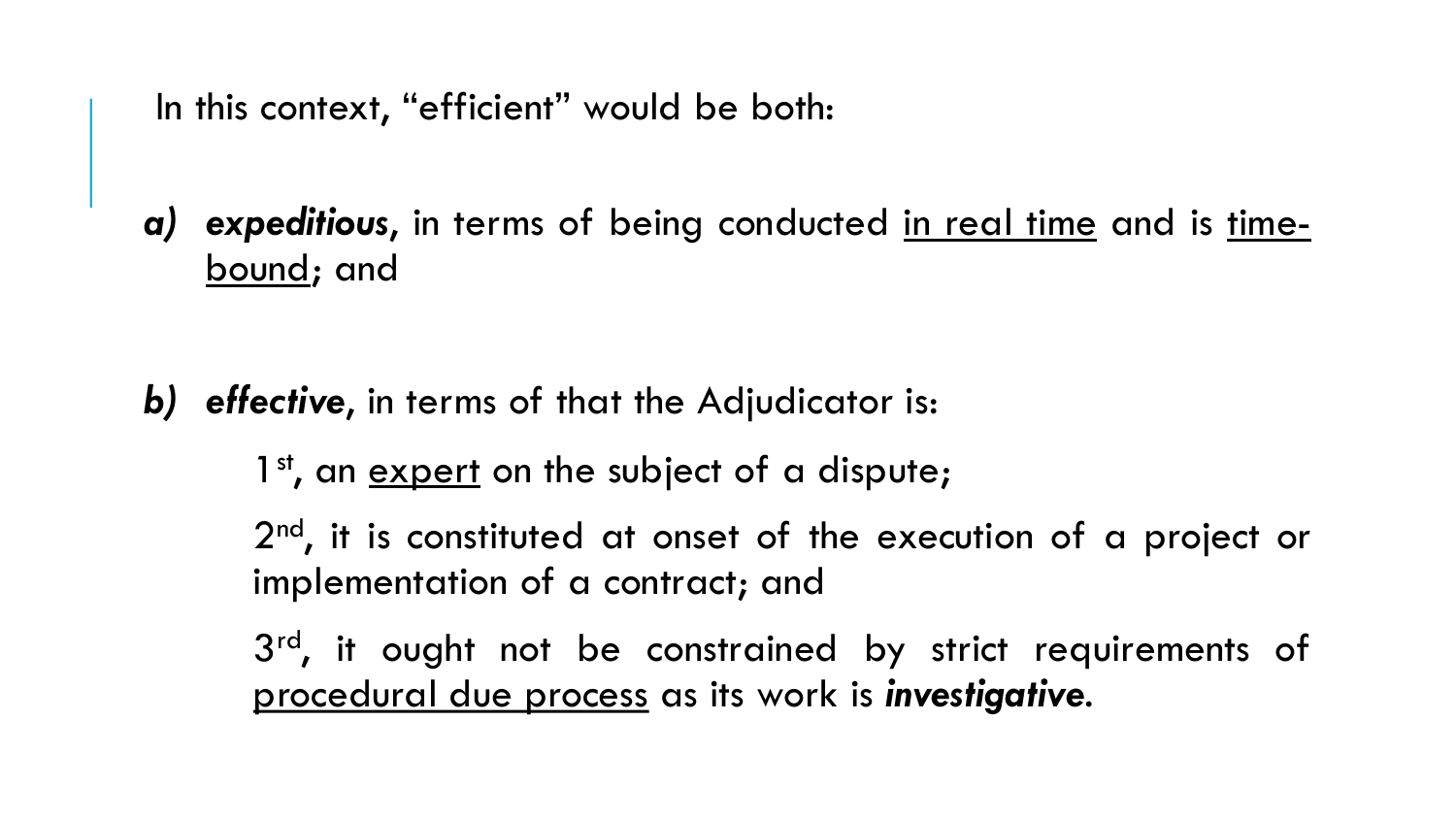The view that is thus advanced is:

unlike an **arbitrator** who is chosen to exercise a *judicial* function and to resolve a dispute based upon submissions by the parties,

an **adjudicator** is chosen for its expertise in a certain subject matter and often does its *own investigation or appreciation* of the issue, with or without submissions by the parties.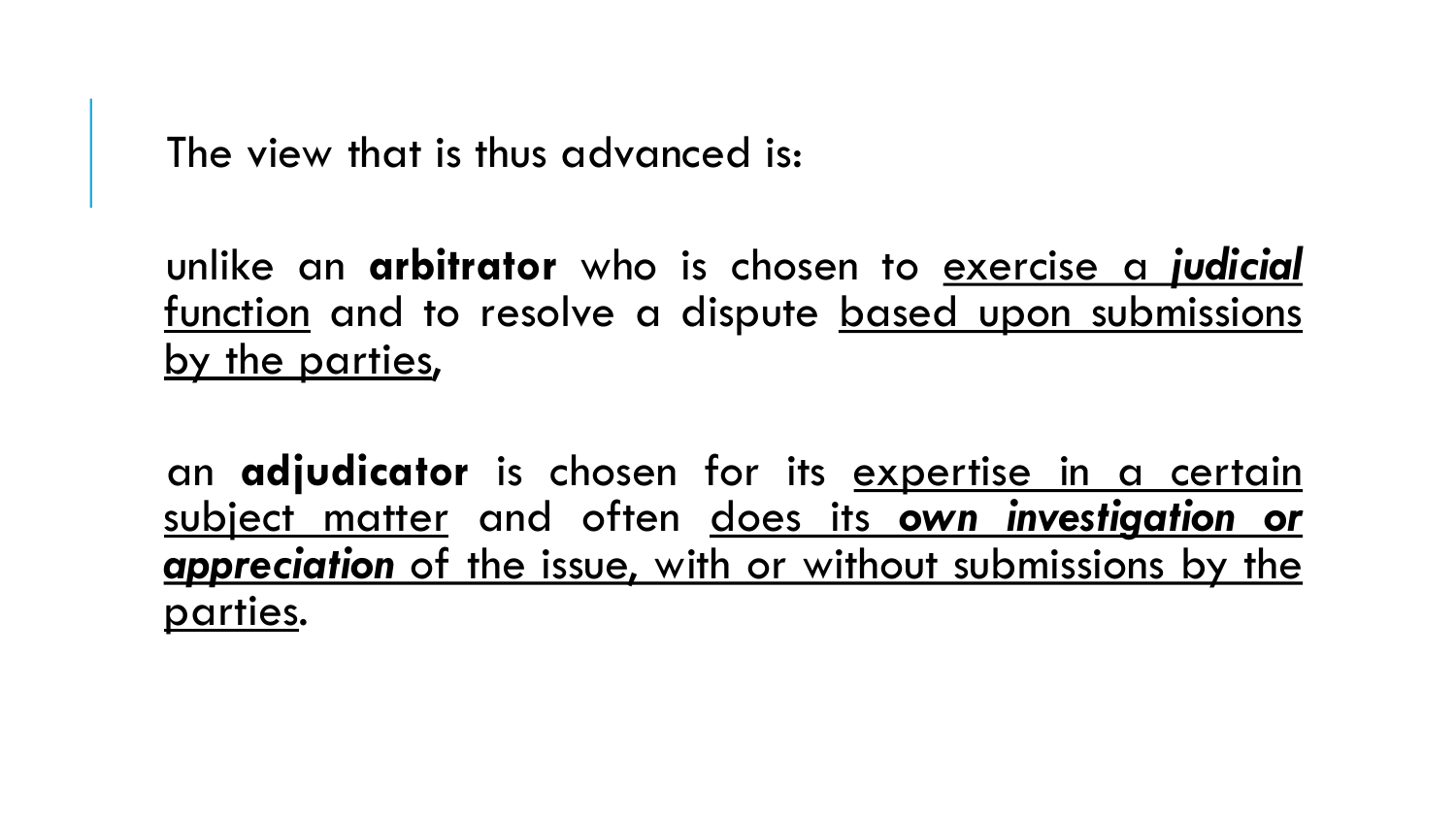In point are:

[i] the taking of evidence; and

[ii] appreciation of the issues.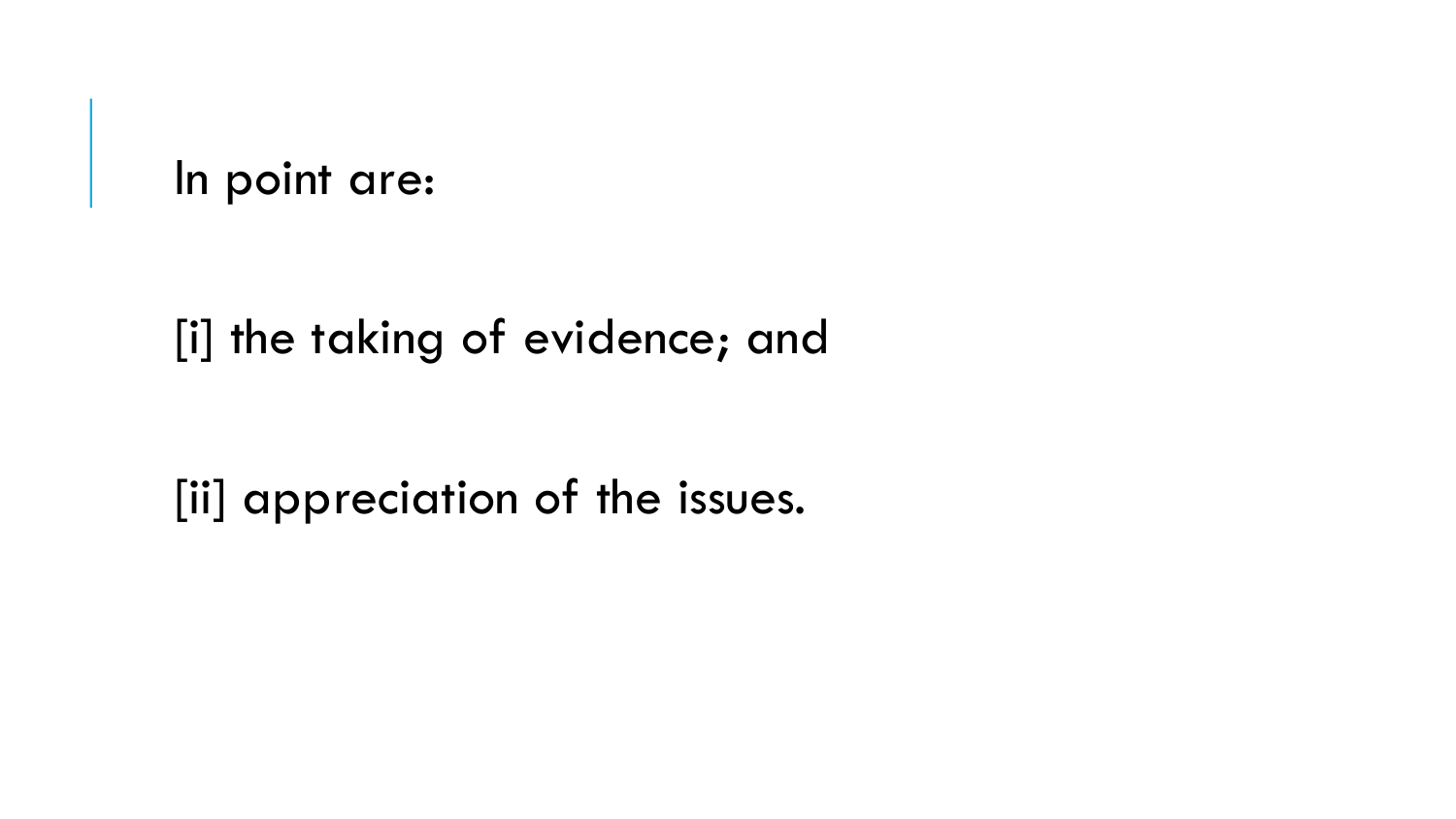## **TAKING OF EVIDENCE**

On *Taking of evidence*: it is given that the *adjudication* process must complete faster than *expedited arbitration* would.

However, unless the adjudicator is **empowered to make its own investigation**

i.e., dispensing with having to strictly comply with *procedural due process* requirements (that are a feature of arbitration or litigation),

it would be virtually impossible to take **evidence in the quality desired** of an expert on the subject **within the contemplated shortest time frame**.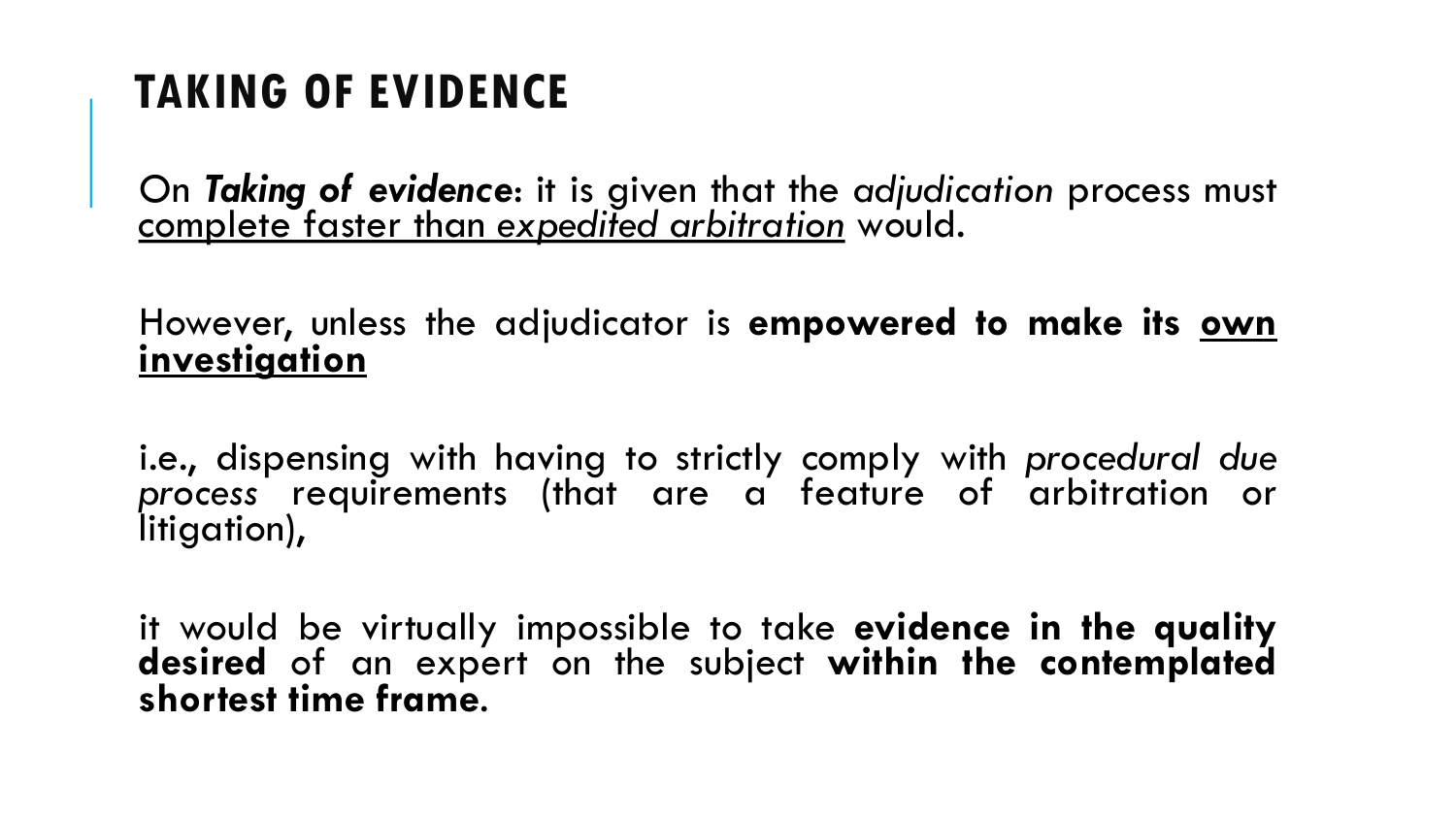## **APPRECIATION OF THE ISSUES**

On *Appreciation of the issues*.- Adjudication has been used in either:

(a) single issue e.g., focused on *Progress Payments* as is typical in a *Security of Payment Act*.

A *Security of Payment Act* is seen as a mechanism to provisionally enforce *cash-flow* (i.e., *progress payments* do not get withheld) so that work under long-term contracts get to continue and not disrupted by a dispute, as such is thereby adjudicated away in real time.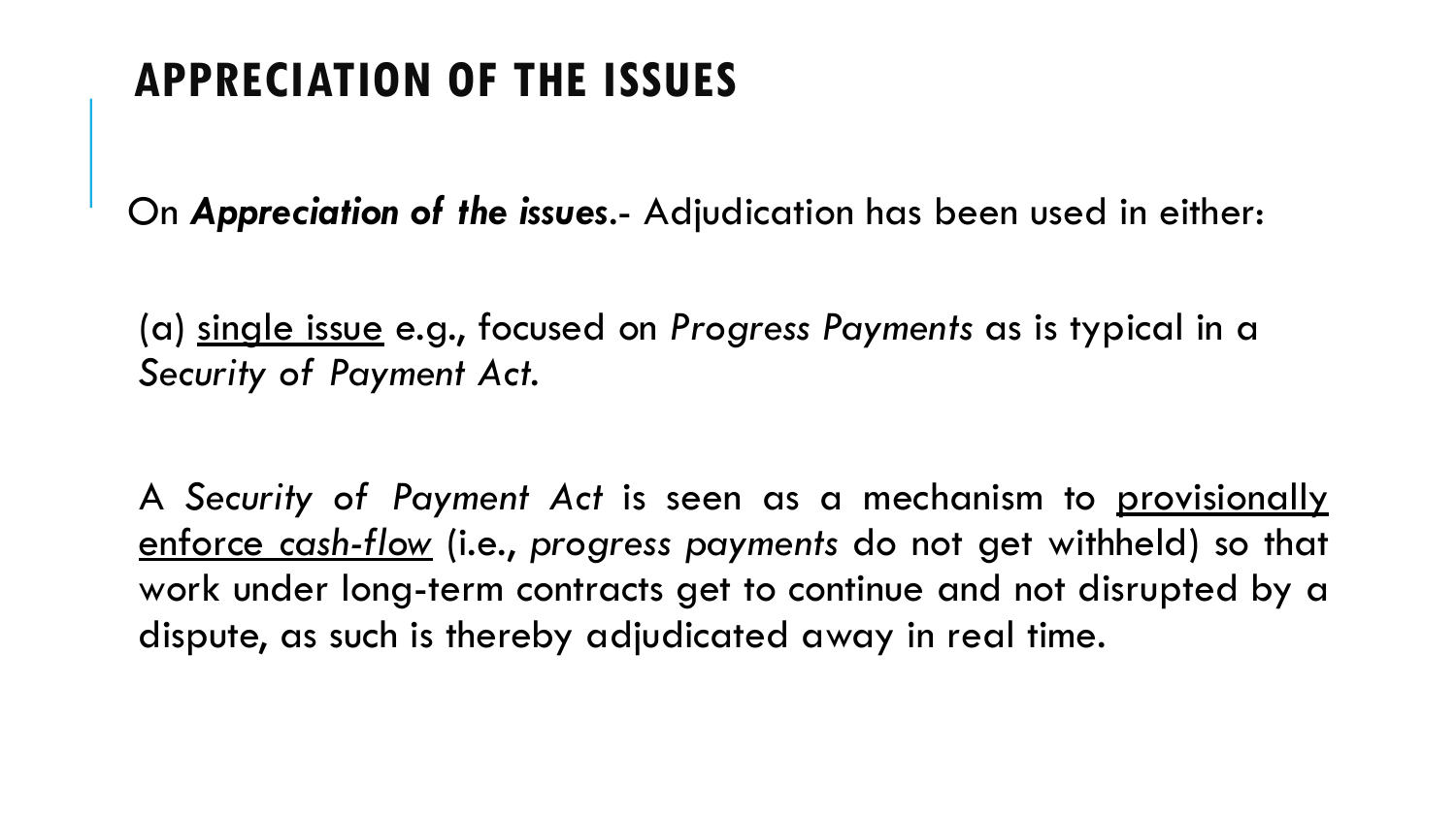## **APPRECIATION OF THE ISSUES**

x x x; and

(b) multiple issues, deeper appreciation of which is already aided by having an adjudicator who is an *expert* on the subject matter, but confidence on the same is further built by having one constituted at onset of the execution of a project or implementation of a contract (and not only when a dispute has arisen), so that it would not only have been made familiar with the issues as they develop, but would have anticipated them as well from its vantage appreciation of the risks and responsibilities allocated to the parties from its observation early on of the contract configuration and the nature of the project being executed or contract being implemented.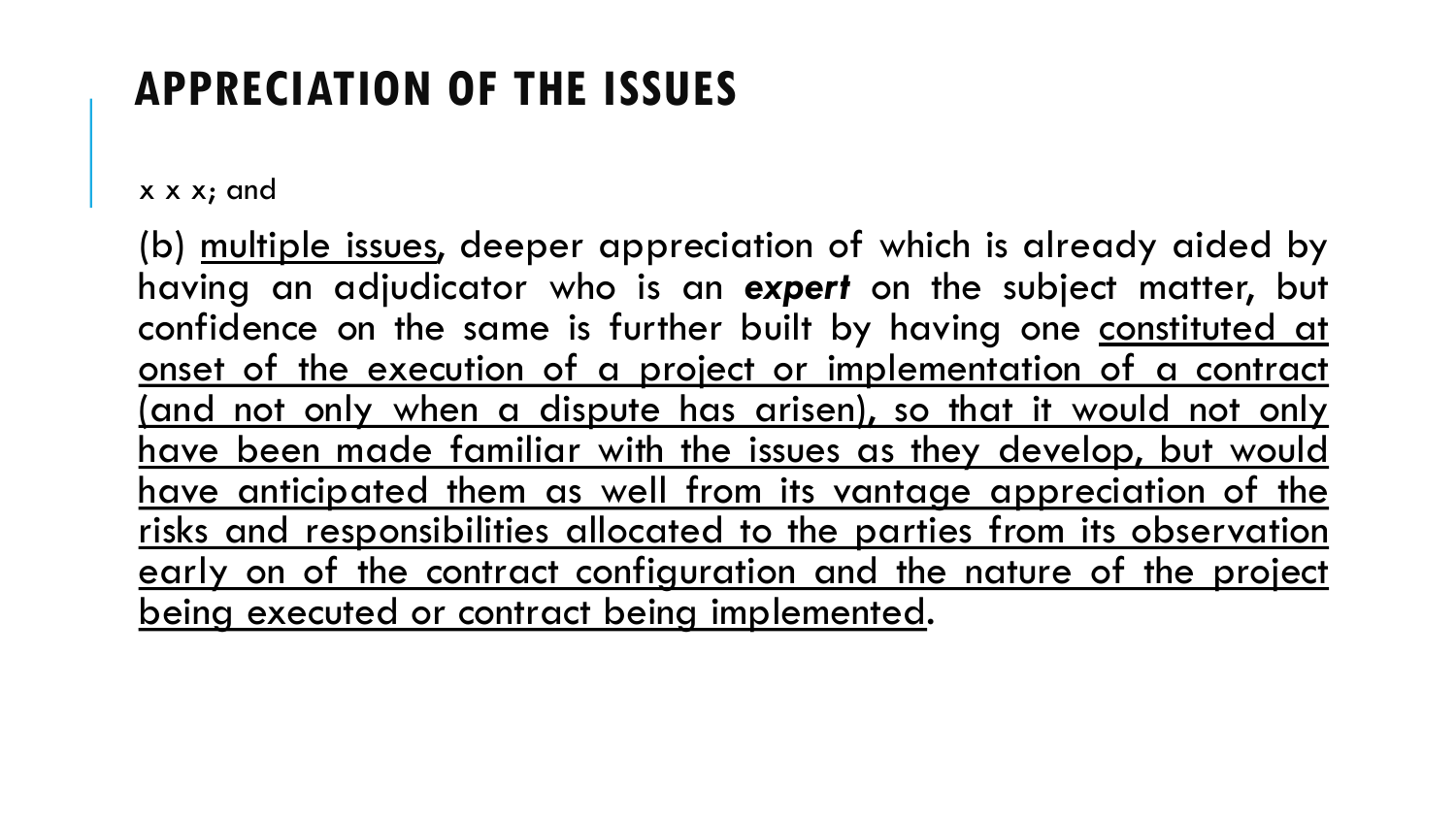To ensure compliance with the Adjudication:

- a) Simply making the decision of an Adjudicator enforceable through an action in court is not enough, particularly if the court system takes many years to act on it, as is the Philippine experience. But, failure to promptly comply with the decision of the Adjudicator should by law be deemed a breach of contract, and the amount so determined liquidated upon which (legal, if not contractual) interest would immediately run. In this way, there is an *automatic enforcement mechanism placed in the accounting ledger*, in addition to other damages that an applicable contract or law might have imposed upon such a breach.
- b) Mandating compliance with the decision of an Adjudicator as a pre-condition to arbitration (or to litigation) will also serve as a deterrence to withholding *cash-flow*.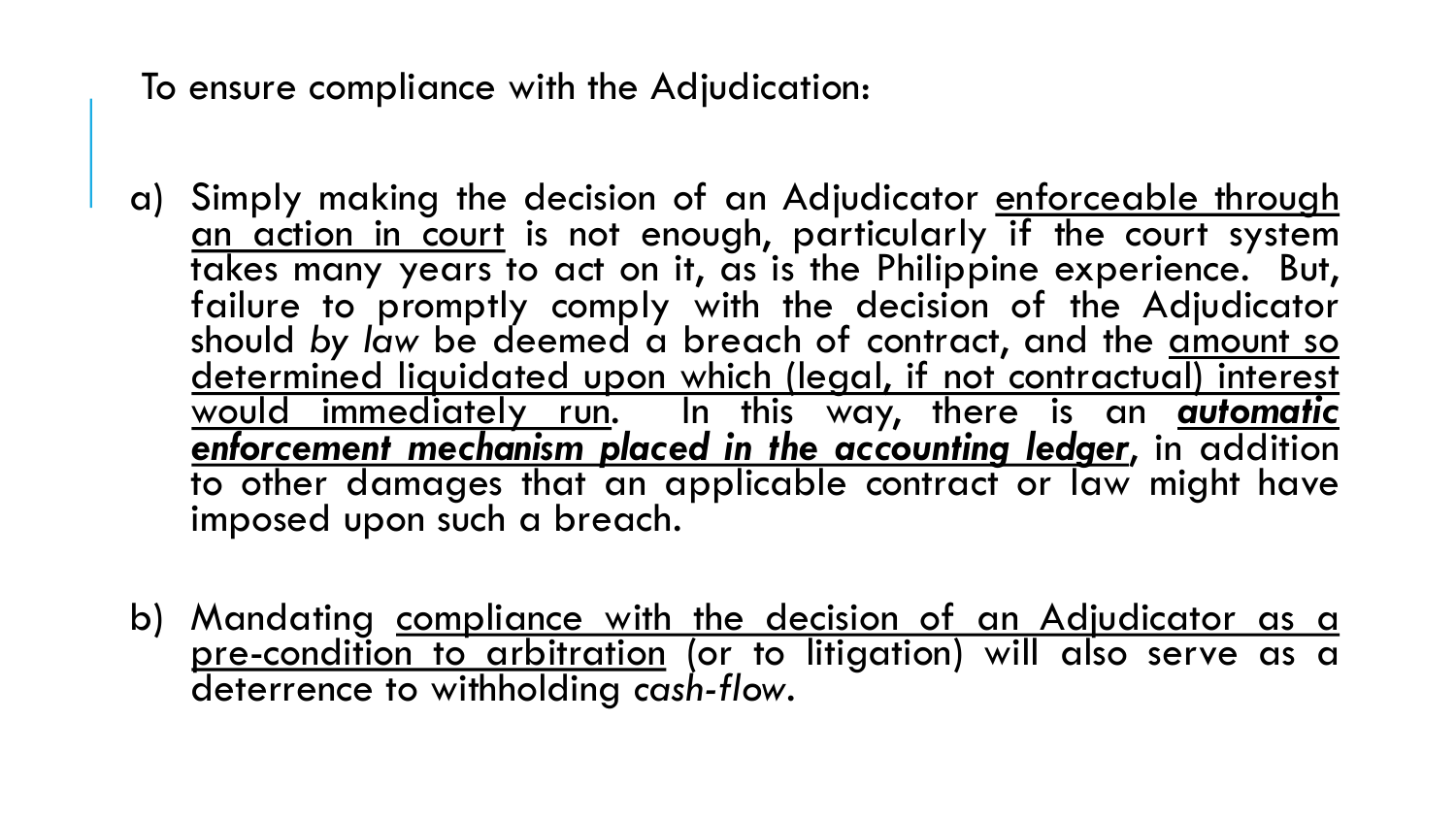c) The Philippine experience on constituting an adjudicator is one of hesitation, if not reluctance, even if such is called for in the contract. This is because of what is perceived to be a regrettable upfront expense that is to be made over a provisional-only disposition anyway of a matter in dispute. To overcome this:

i] A budgetary amount for it should have been mandated or agreed and thus allowed or provided for as part of the project cost, so that forking out for it should not deter or hinder adjudication moving forward.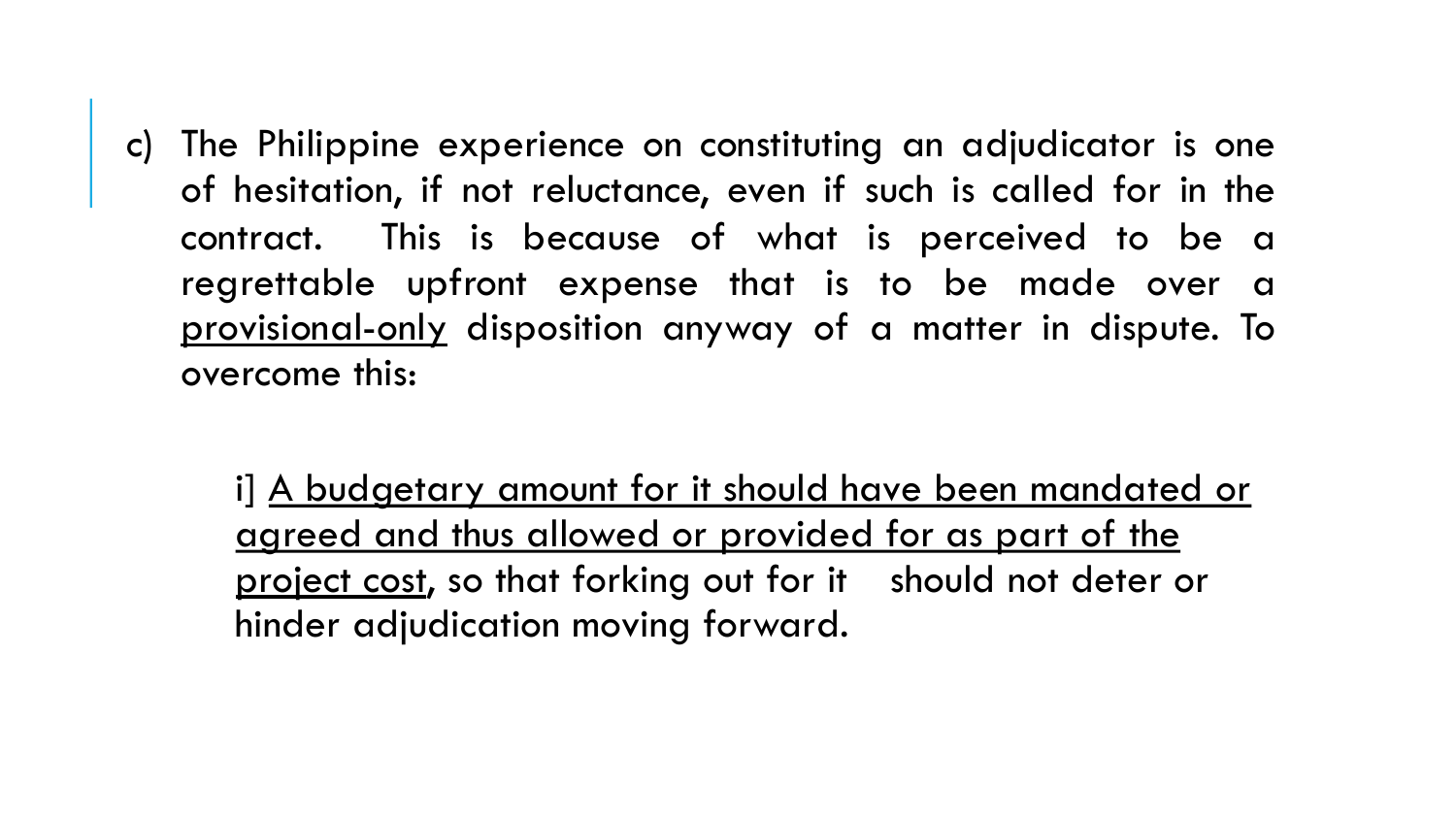x x x To overcome this:

 $i \mid x \times x$ 

ii] Advocate about that the *economic benefits* of adjudication in long-term contracts *much outweigh the upfront costs* therefor.

One report has it that the cost of adjudication would be about 0.2% only of the Project Cost; while results of one survey suggests that use of adjudication to resolve disputes achieved a 4% savings in Project Cost and a 16% saving in time. If anyhow these figures could be true, using adjudication to resolve disputes would be 20 times economically-advantageous than not.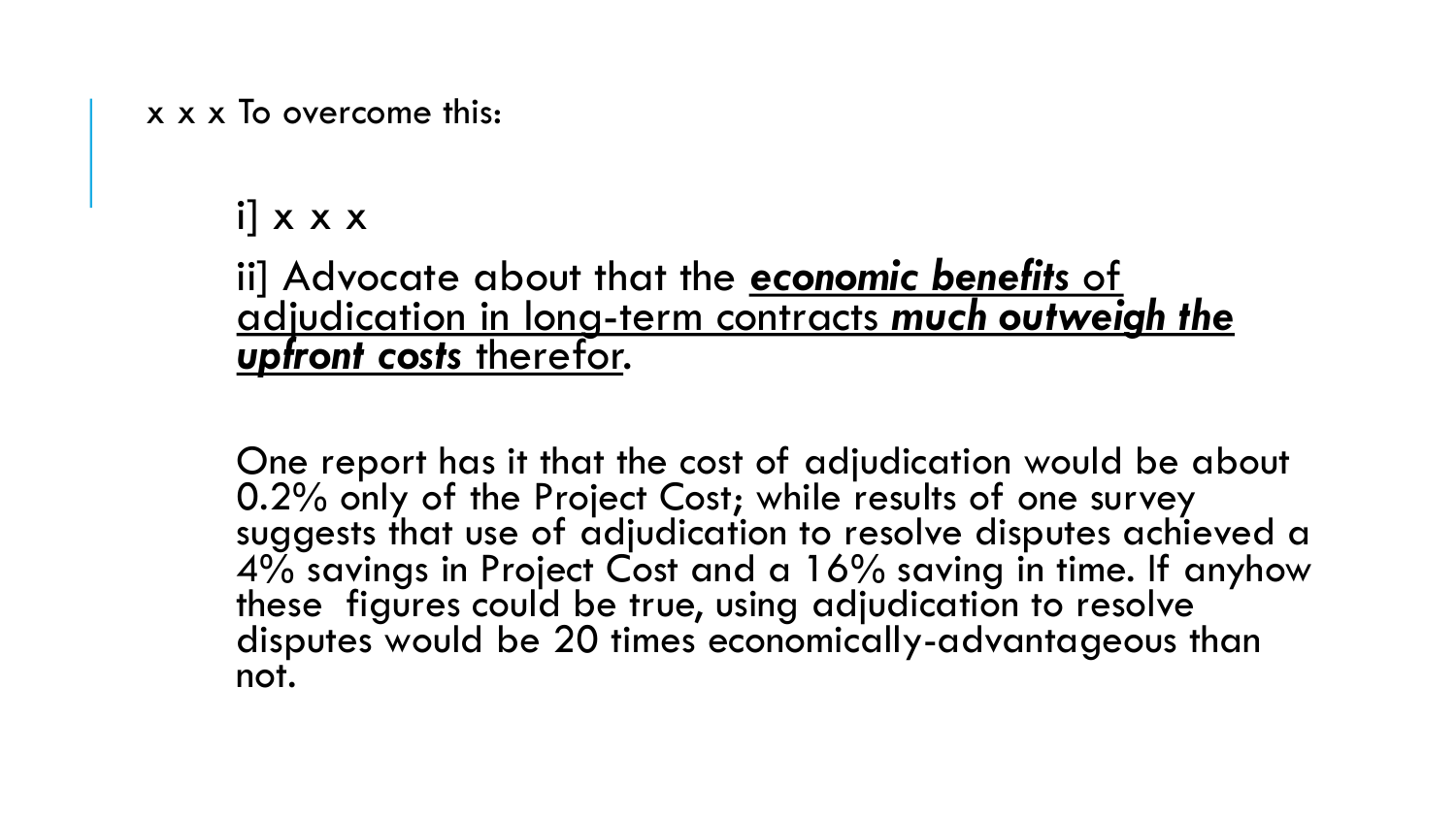The Philippines itself though does not yet have statistics on Adjudicator's decision being referred or escalated to arbitration or being upheld or overturned noting that (as have mentioned) the Philippine experience on constituting an adjudicator has yet been one of hesitation, if not reluctance, even if such is called for in the contract. Currently, however, the Philippine Department of Transportation (DoTr) is seeking the constitution of Dispute Boards for about twenty (20) of its infrastructure projects.

iii] Model clauses on the same should be promoted for use in contracts.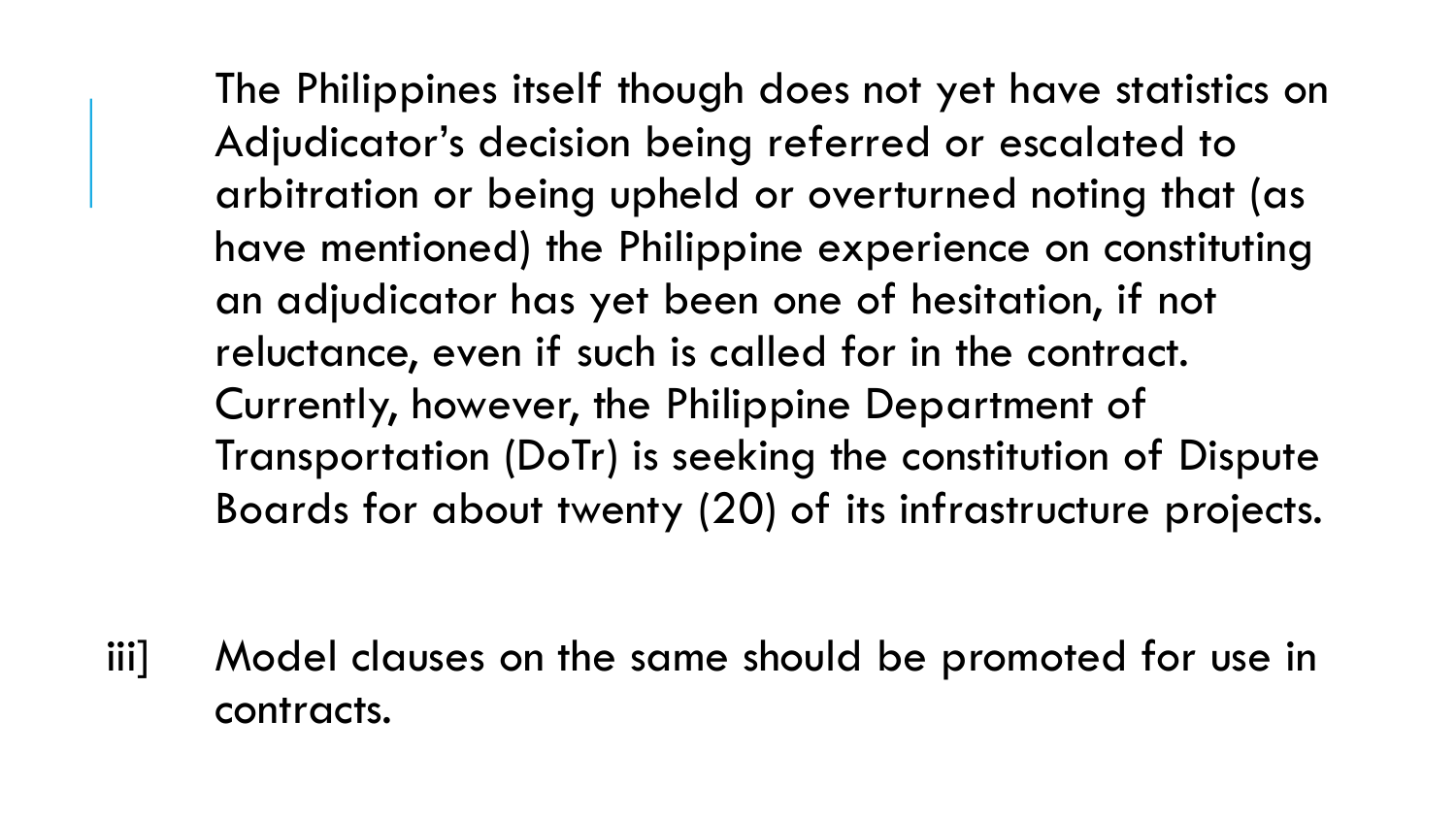d) On another point, a Government Procurement Agency would not submit to a dispute resolution mechanism for the provisional enforcement of a *progress payment* without a law clearly authorizing it to do so. Thus, for the Philippines, its *Government Procurement Reform Act* (or GPRA, RA 9184) expressly mandates its agencies to "agree in writing to resort to alternative modes of dispute resolution", and in this regard, an *executive order* was issued allowing the resort to a *Dispute Resolution Board* by way of a *conflict mitigation* mechanism.